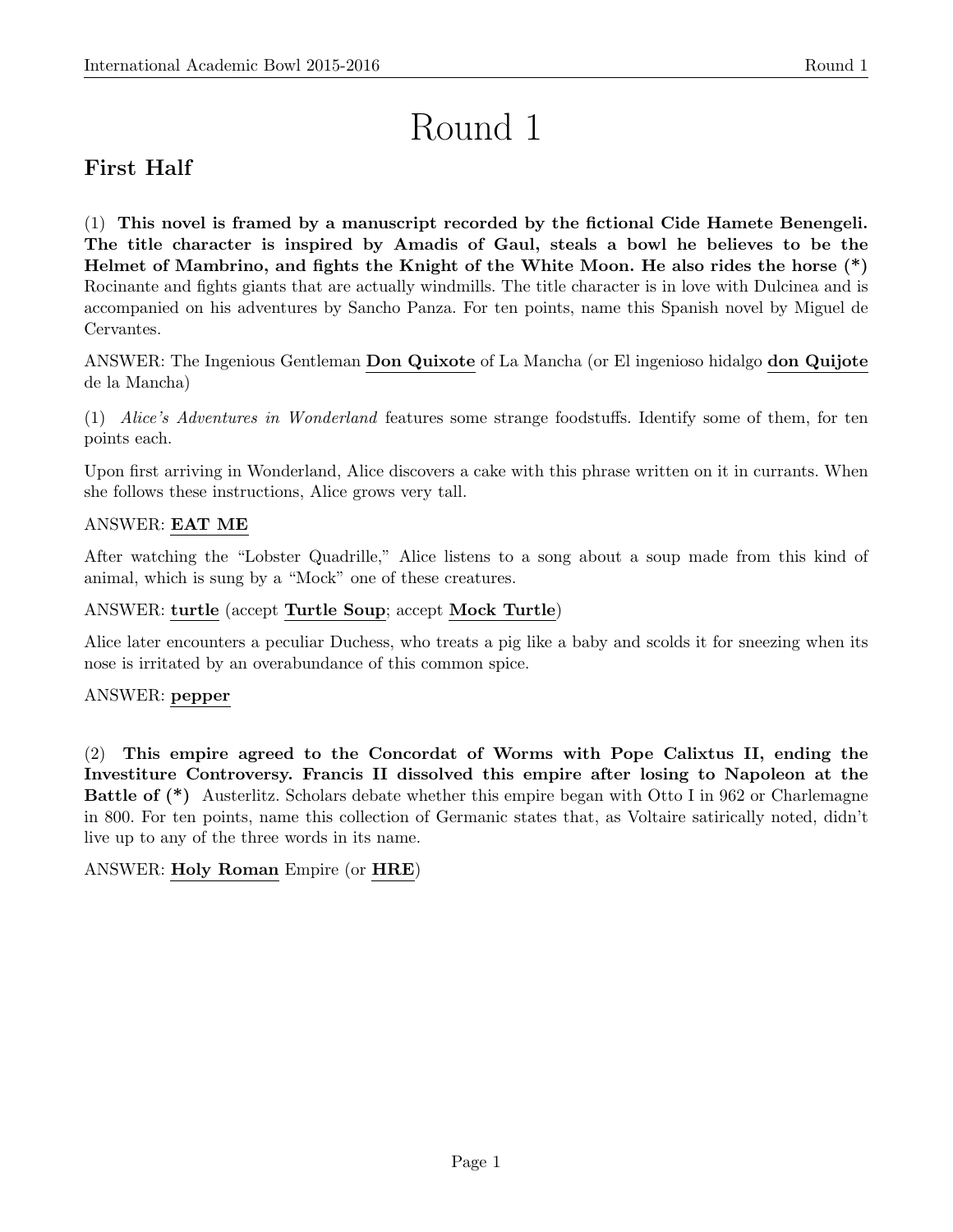(2) Answer these questions about the Wonders of the Ancient World for ten points each.

The brightest of the Wonders of the Ancient World was this structure, which guided ships near a city which also contained a legendary library.

# ANSWER: Lighthouse of Alexandria (or Pharos of Alexandria; prompt on partial answer)

Not far from Alexandria, this ancient wonder was built as a tomb for Pharaoh Khufu.

ANSWER: Great Pyramid of Giza (accept Pyramid of Cheops)

A Greek island hosted this massive statue of a sun god until it toppled in an earthquake.

#### ANSWER: Colossus of Rhodes

(3) During an event in this city, participants will run back and forth between a pair of hills seven times, and drink water from the Well of Zamzam. During an event in this city, participants walk seven times around a cube-shaped building called the (\*) Ka'aba, which must be faced during prayer. This city is the site of a pilgrimage called the hajj, which Muslims should attempt to make at least once in their lifetimes. For ten points, name this holy city of Islam, the birthplace of Mohammed, found in Saudi Arabia.

#### ANSWER: Mecca

(3) This god received a pair of winged sandals called Talaria, which helped him travel quickly. For ten points each,

Name this Greek messenger god, the counterpart to the Roman Mercury.

# ANSWER: Hermes

Hermes's winged sandals were made by this deformed Greek god of smithing, who was thrown from Olympus by his mother, Hera.

ANSWER: Hephaestus (do not accept "Vulcan")

Hephaestus also created this shield for Athena, into which he cast the image of the Gorgon Medusa.

# ANSWER: Aegis

(4) In a work by this artist, a glass sits on a table in a dodecahedral room, in which the central figure points toward the image of a torso above him. In addition to Sacrament of the Last Supper, this artist painted his wife, Gala, as the Madonna of  $(*)$  Port Lligat [YEE-got], and painted the Catalan coast behind a *Disintegration of* a work in which ants crawl on the back of a downturned pocketwatch. For ten points, name this Spanish surrealist artist who painted soft clocks draping over the scenery of The Persistence of Memory.

ANSWER: Salvador Domingo Felipe Jacinto **Dalí** Domènech, Marqués de Dalí de Pubol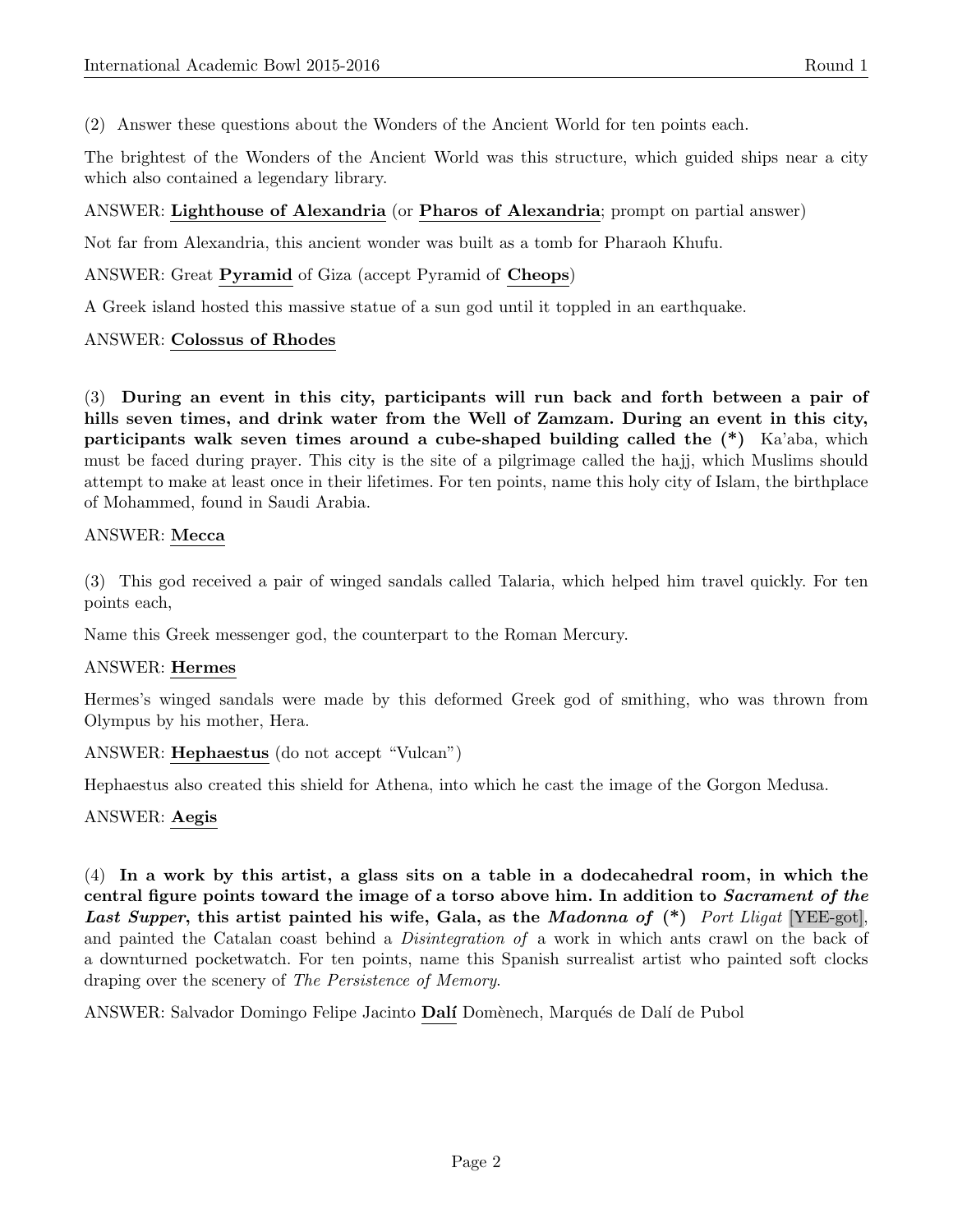(4) One of this country's national anthems was composed by Mikhail Glinka. For ten points each,

Name this country, where a later composer wrote The Tale of Tsar Saltan.

ANSWER: Russia (do not accept or prompt on Soviet Union or similar responses)

The Tale of Tsar Saltan was composed by this Russian, whose other works include the orchestral suite Scheherezade [sh'hair-uh-zahd].

#### ANSWER: Nikolai Rimsky-Korsakov

The Tale of Tsar Saltan includes this interlude, famous for a series of chromatic sixteenth notes that aspiring musicians often try to play much too quickly.

ANSWER: Flight of the Bumblebee

(5) In a story by this author, Jim Smiley loses a bet after Dan'l Webster fails to leap. This author of "The Celebrated Jumping Frog of Calaveras County" also wrote about the peasant Tom Canty, who switches places with (\*) King Edward VI. Another of this author's characters runs away from Miss Watson and rafts down the Mississippi River with the escaped slave Jim. For ten points, name this author of The Prince and the Pauper and The Adventures of Huckleberry Finn.

ANSWER: Mark Twain [or Samuel Langhorne Clemens]

(5) Answer some questions about unique writing styles in poetry. For ten points each:

This punctuation mark is separated into "en" and "em" varieties. Emily Dickinson often used this punctuation mark at varying lengths.

# ANSWER: dashes

In High German Languages, this property is used in all nouns. E.E. Cummings chose not to do this to the letters of many of his poems, even though you would expect it to occur at least once in "i carry your heart with me."

ANSWER: initial capitalization (accept word forms like capitalized letters; accept upper case)

This word in poetry refers to a figure of speech in which the poet addresses something that is absent. This term also refers to a punctuation mark that is used before an "s" to represent possession.

#### ANSWER: apostrophe

(6) A rostrum is an extended upper bone of this structure, and is found in sailfish, sawfish, and hammerhead sharks. Agnathans such as lampreys and hagfish lack this structure, but bony fish have a secondary pharyngeal version of this structure that is used to force food into the (\*) stomach. The articular bone behind the dentary bone connects this moveable bone to the skull. For ten points, name this bone structure the holds teeth and allows a mouth to open and close.

# ANSWER: jaw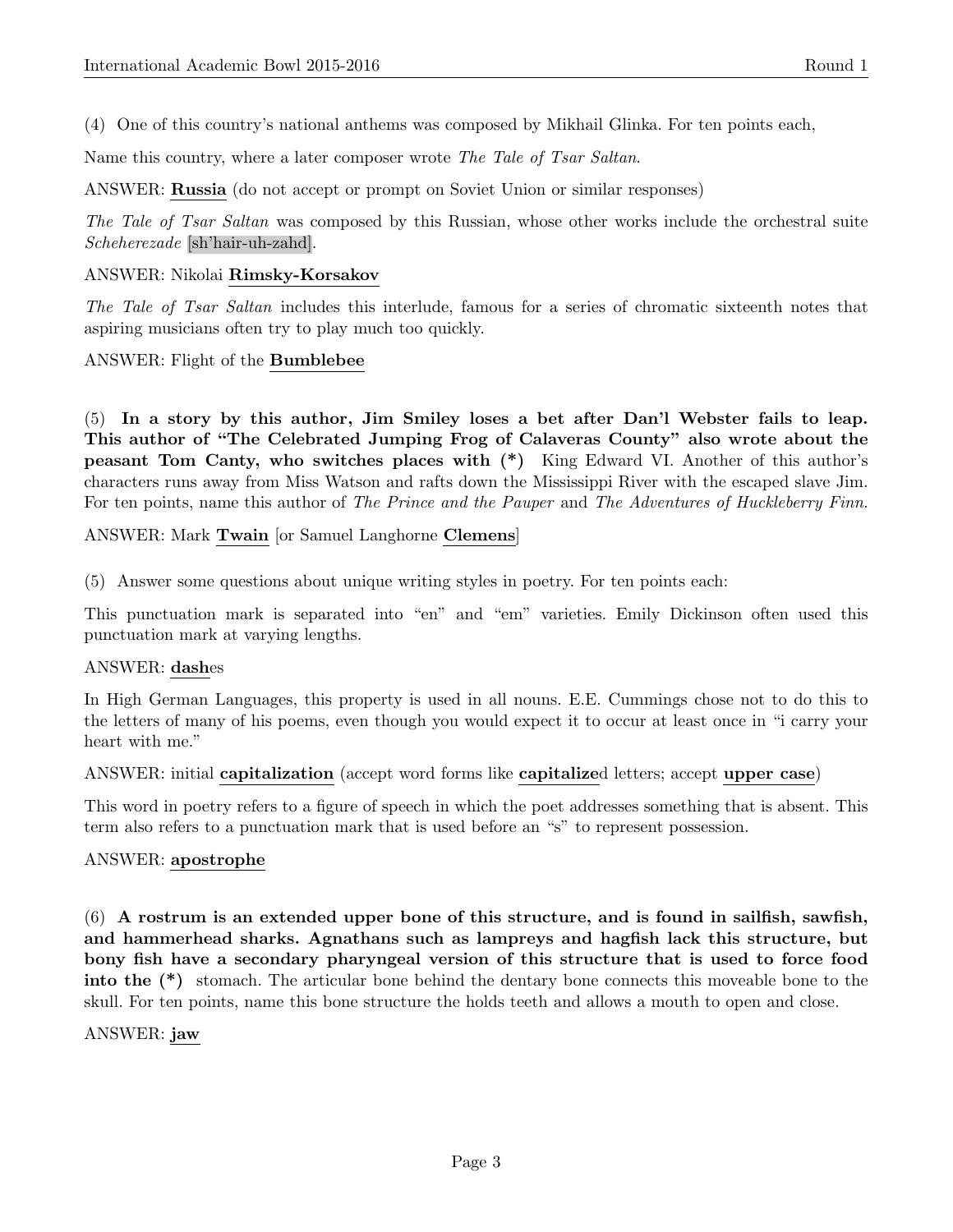Aluminum has this property, the ability to be hammered into sheets.

# ANSWER: malleability (accept word forms like malleable)

Copper has this property, the ability to be drawn into wires.

ANSWER: ductility (accept word forms like ductile)

Electric charge can flow through gold because it has this property, unlike the plastic casing of wires.

ANSWER: conductivity (accept word forms like conduction; do not accept superconductivity or semiconductivity)

(7) Near the mouth of this river, the English destroyed a French fleet that was anchored in Aboukir Bay. Lake Tana is the source of one branch of this river. This river caused the relocation of the temples at (\*) Abu Simbel when the Aswan High Dam created Lake Nasser to stop the annual summer flooding of this river. For ten points, name this river that flows north to the Mediterranean Sea through Egypt, the longest river in Africa.

ANSWER: Nile River

(7) Legislatures during this time period included the National Convention, the Legislative Assembly, and the National Assembly. For ten points each,

Name this time period, in which Louis XVI [the Sixteenth] was killed and the Reign of Terror occurred. It essentially began with the storming of the Bastille.

# ANSWER: French Revolution

Executing political enemies is a time-consuming task, so this instrument was popularized during the Reign of Terror. It uses a falling blade to swiftly execute people, and was last used in France in 1977.

# ANSWER: guillotine

This leader of the Committee of Public Safety was the chief architect of the Reign of Terror. He tried to establish the Cult of the Supreme Being and was killed in the Thermidorian Reaction.

# ANSWER: Maximilien Robespierre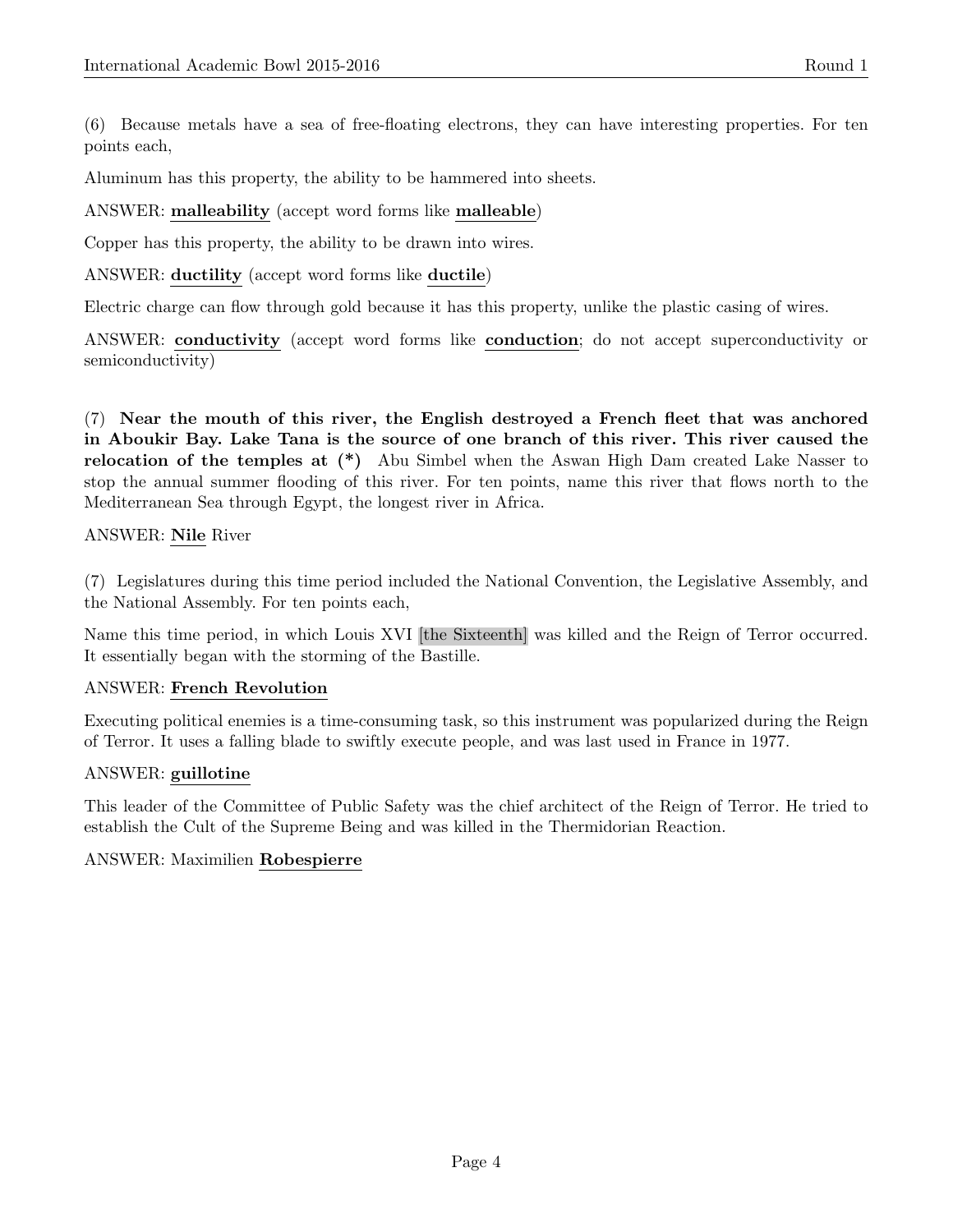# Sixty Second Rounds

The categories are . . .

- 1. Harry Potter Villains
- 2. Gifts to the United States
- 3. Energy Sources
- 4. Mythological Heroes

# Harry Potter Villains

Name the character from the Harry Potter franchise who...

(1) became known as "He-Who-Must-Not-Be-Named."

ANSWER: Voldemort (accept Tom Marvolo Riddle)

(2) hid the physical form of You-Know-Who under his turban in the first book.

ANSWER: Professor Quirinus Quirrell

(3) betrayed Lily and James Potter, and whose animagus was a rat.

ANSWER: Peter Pettigrew (accept either underlined name; accept Wormtail)

(4) took control of Hogwarts as the "High Inquisitor" during Harry's fifth year.

ANSWER: Professor Dolores Jane Umbridge (accept "(Senior) Undersecretary," "Headmistress," or "High Inquisitor" as titles)

(5) was disowned by her villainous sister Bellatrix for marrying the muggle Edward.

ANSWER: Andromeda Black Tonks (prompt on "Black" or "Tonks")

(6) was a savage werewolf who bit Remus Lupin and allied himself with the Death Eaters.

ANSWER: Fenrir Greyback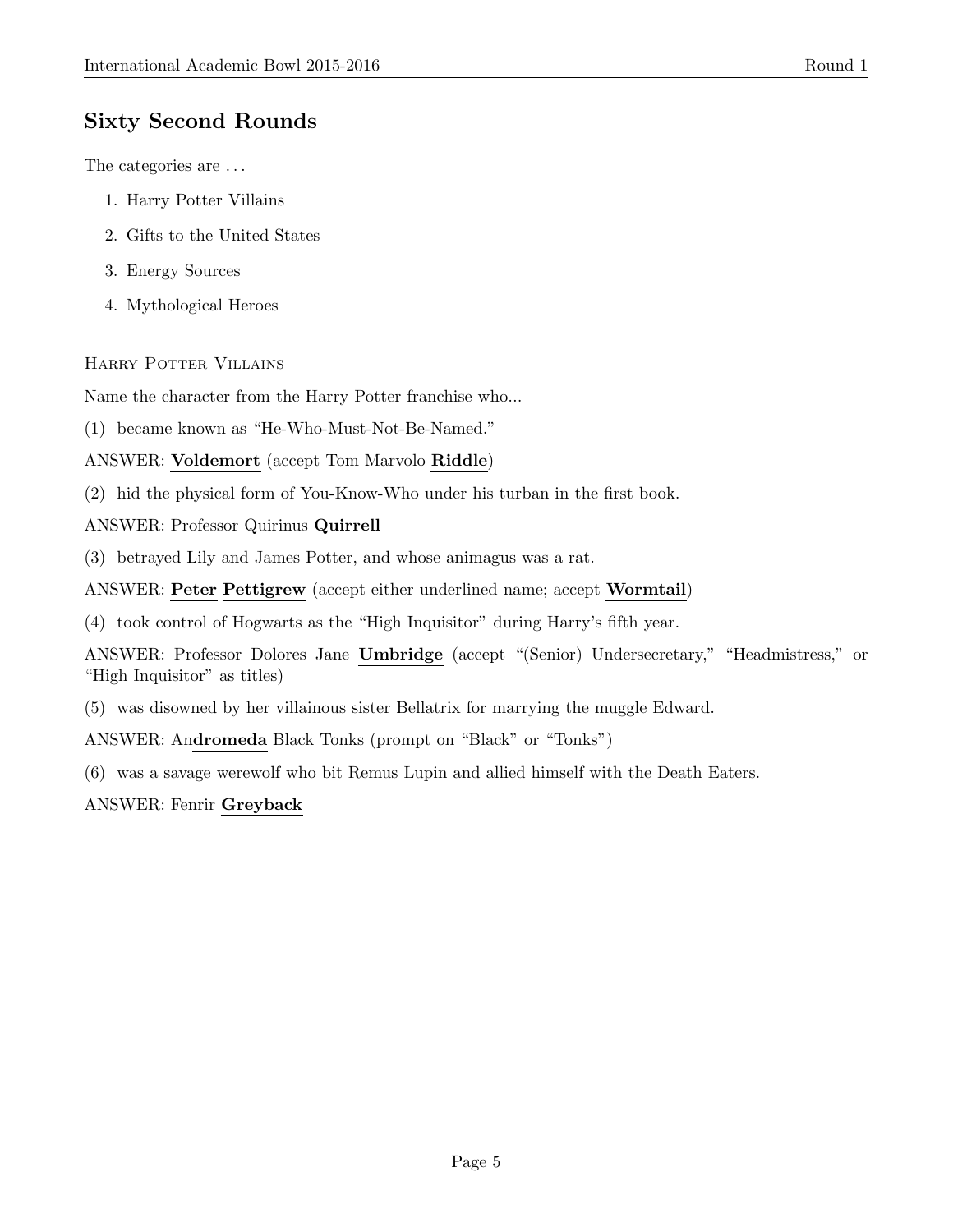GIFTS TO THE UNITED STATES

Name the...

(1) Capital of Massachusetts, which receives a Christmas tree every year from Canada.

# ANSWER: Boston

(2) Statue in New York Harbor whose inscription asks for "your huddle masses."

# ANSWER: Statue of Liberty (accept Liberty Enlightening the World)

(3) the 2001 terrorist attacks which prompted the Maasai to make a gift of cows.

ANSWER: September 11th terrorist attacks (or 9/11; prompt on World Trade Center attack; prompt on Pentagon attack; prompt on Flight 93)

(4) The type of Japanese tree planted in Washington D.C after a 1912 gift.

ANSWER: (Japanese) cherry blossom tree (accept sakura tree; accept Prunus serrulata)

(5) Type of animal, named Ling-Ling, that was given to Nixon after his trip to China.

ANSWER: Giant Panda (accept Panda Bear; accept Ailuropoda melanolecua)

(6) Desk, given as a gift by Queen Victoria, that is used in the Oval Office by President Obama. ANSWER: Resolute desk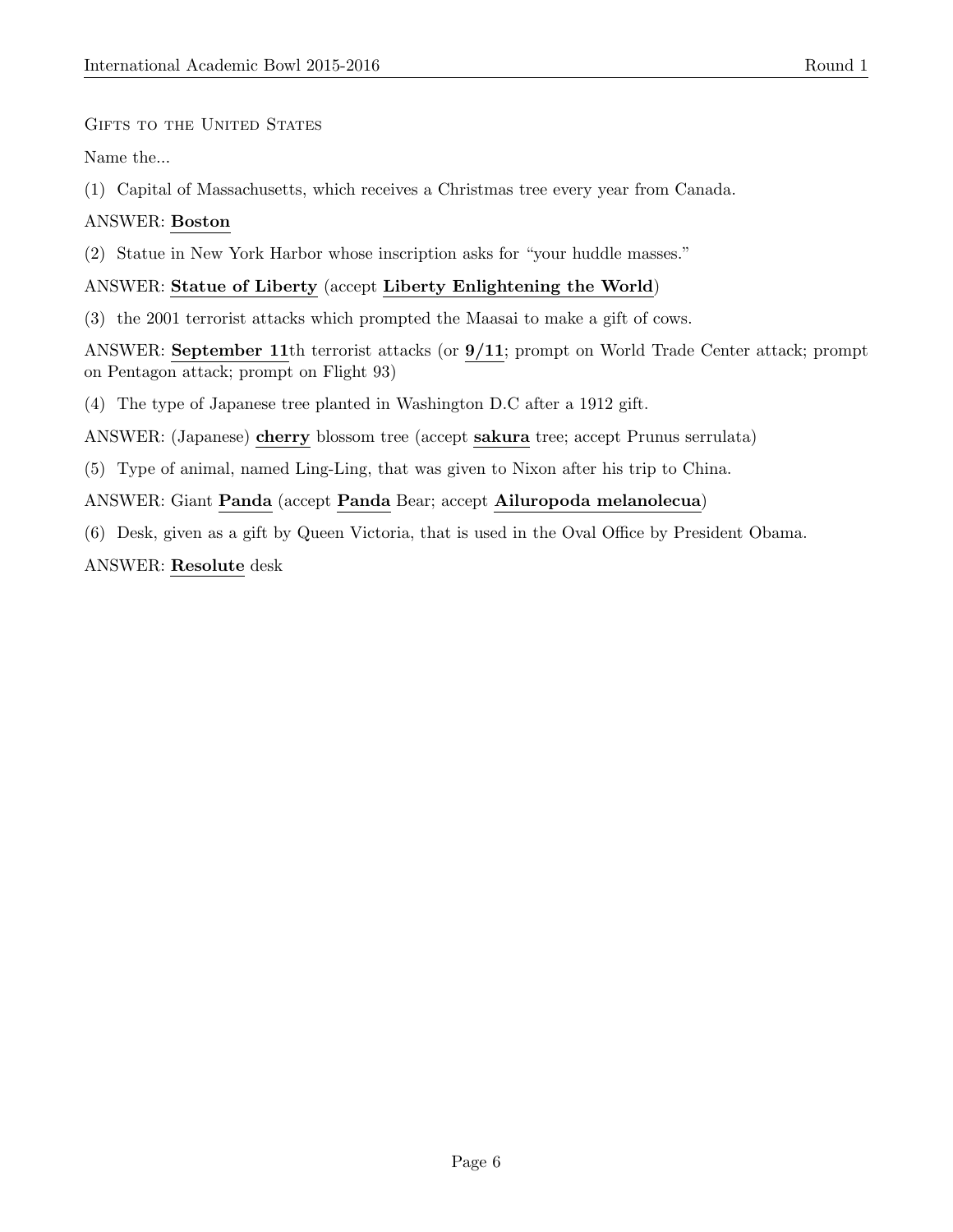# ENERGY SOURCES

Name the...

(1) "Crude" fossil fuel that is found as a liquid within the crust.

# ANSWER: crude oil (or petroleum)

(2) Controversial power source that may derive energy from fission or fusion.

# ANSWER: nuclear power

(3) Term for dams that generate power from the flowing water.

# ANSWER: hydroelectric dams (accept word forms)

(4) Non-renewable energy source that may be classified as bituminous or anthracite.

# ANSWER: coal

(5) Main component of natural gas, a hydrocarbon with formula CH<sup>4</sup>

# ANSWER: methane

(6) Chairman of SolarCity, a panel manufacturer, as well as founder of SpaceX.

# ANSWER: Elon Musk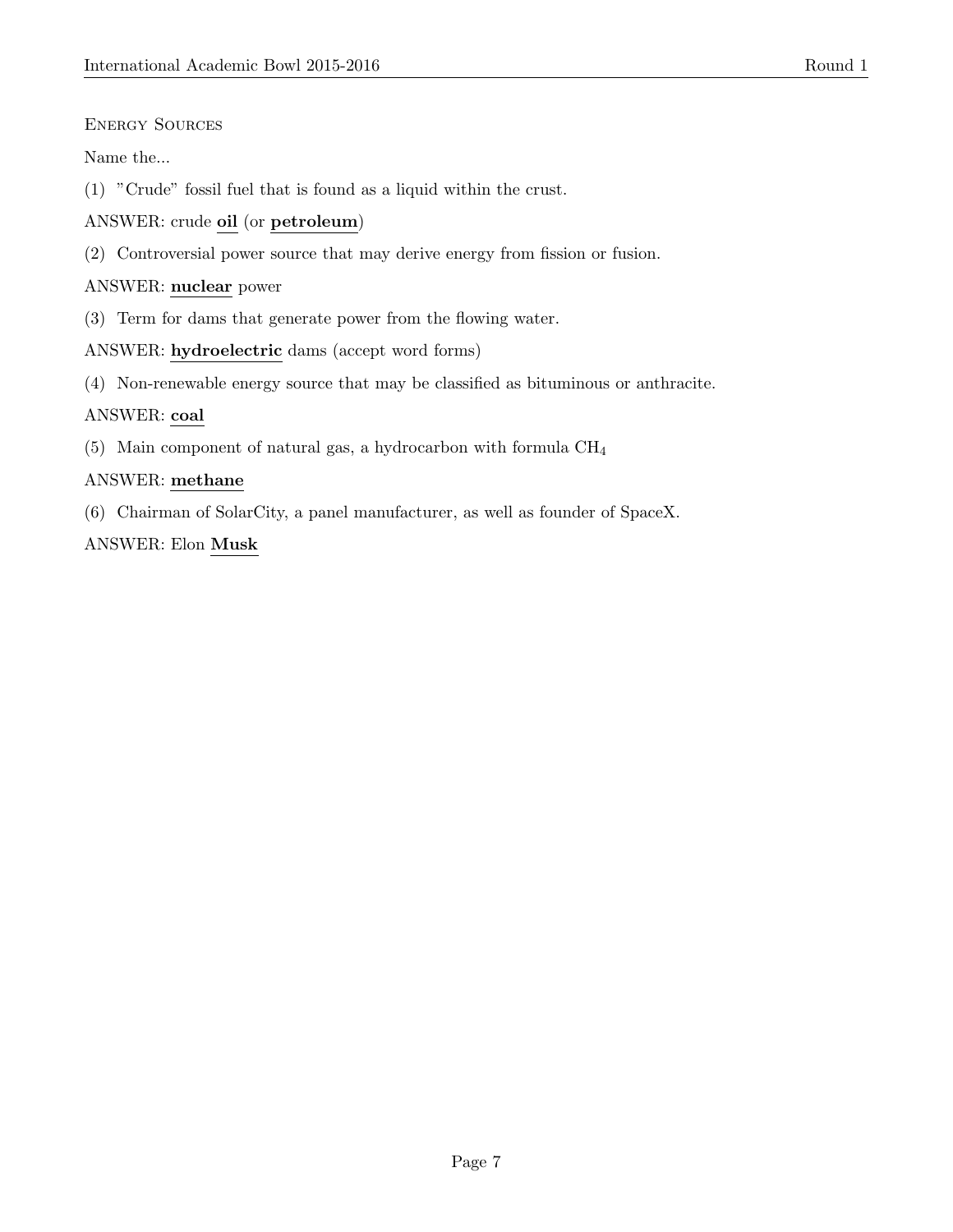# Mythological Heroes

What Greco-Roman mythological hero...

(1) got Ariadne's help to kill the Minotaur?

# ANSWER: Theseus

(2) led the Argonauts in the quest for the golden fleece?

# ANSWER: Jason

(3) lost his chance to save his wife Eurydice [yoo-RIH-dih-see] from the underworld when he turned around to look at her?

# ANSWER: Orpheus

(4) was the illegitimate son of Zeus, and strangled the Nemean lion?

# ANSWER: Heracles (or Hercules)

(5) slew the Chimera while riding the Pegasus?

# ANSWER: Bellerophon

(6) designed the labyrinth to house the Minotaur?

# ANSWER: Daedalus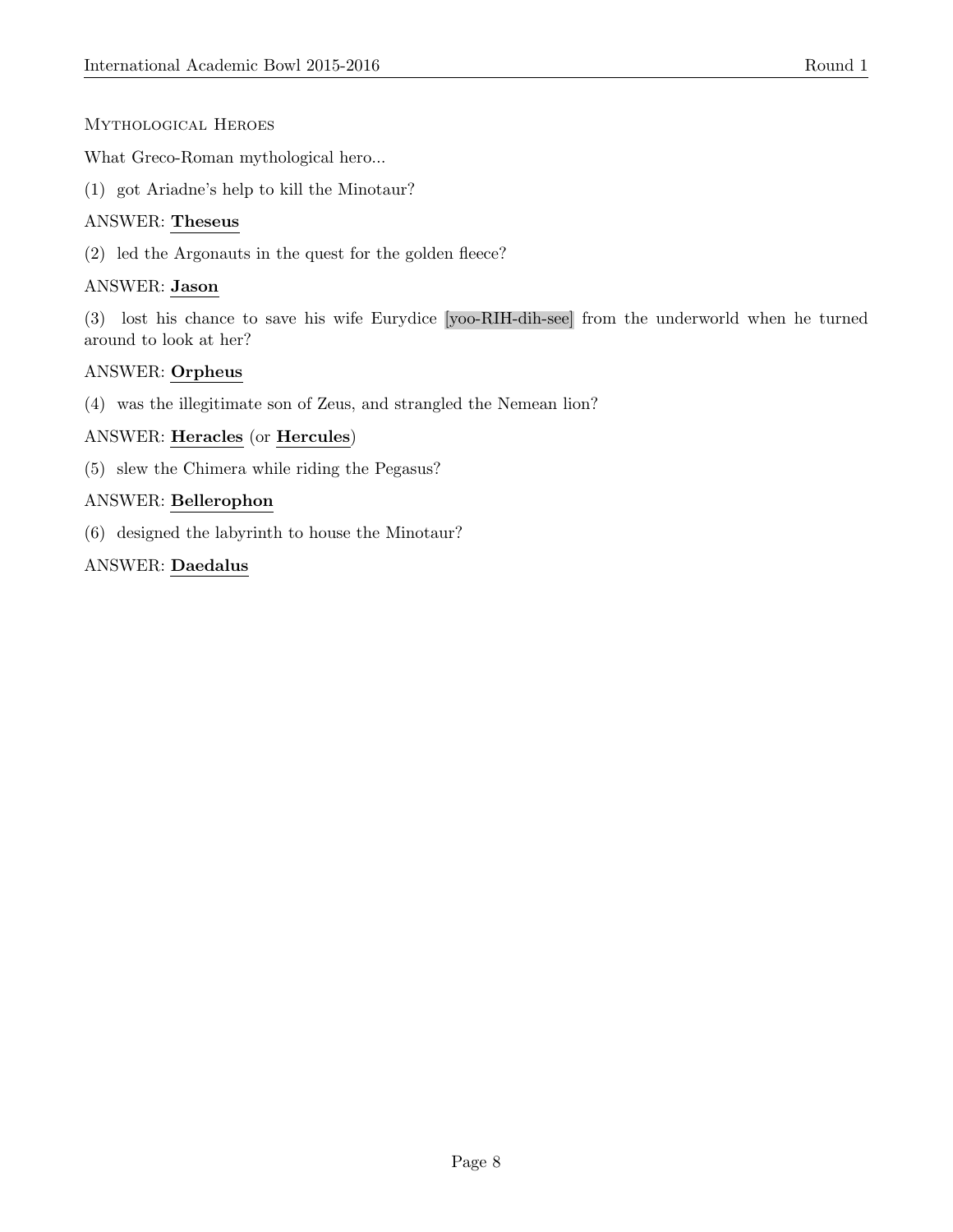# Second Half

(8) Geodesics on a sphere take this shape. This conic section has an eccentricity of zero. This shape has the largest area for any shape formed by a fixed perimeter. Line segments with both endpoints on one of these shapes are called (\*) chords. This shape consists of points at the same distance from a fixed point and can be drawn with a compass. For ten points, name this shape whose circumference is its diameter times pi.

ANSWER: circle (accept great circle on an early buzz)

(8) This value is the fiftieth percentile of a data set. For ten points each,

Give this term for the central value in a data set; that is, ignoring ties, half of a data set will be greater than this value, and half will be less than this value.

# ANSWER: median

The median is also considered the second of these values. The minimum is the zeroth of these values, and the maximum is the fourth.

# ANSWER: quartiles

The IQR, or interquartile range, is an important measurement of how spread out a data set is. Somewhat predictably, the IQR is found by performing this operation on the first and third quartiles.

ANSWER: subtraction (or word forms like minus; accept Q3 minus Q1 and descriptions of "you subtract one from the other"; do not accept Q1 minus Q3, because that is specifically the wrong order)

(9) This character asks a love interest not to swear by the "inconstant moon" before describing a "bud of love" that "may prove a beauteous flower." This character's nurse suggests she marry Count Paris. She claims "a  $(*)$  rose by any other name would smell as sweet" in a famous "balcony scene," and stabs herself after her lover drinks poison. For ten points, name this member of the Capulet family who appears in a namesake Shakespeare play with Romeo.

ANSWER: Juliet Capulet (prompt on "Capulet" until it is read)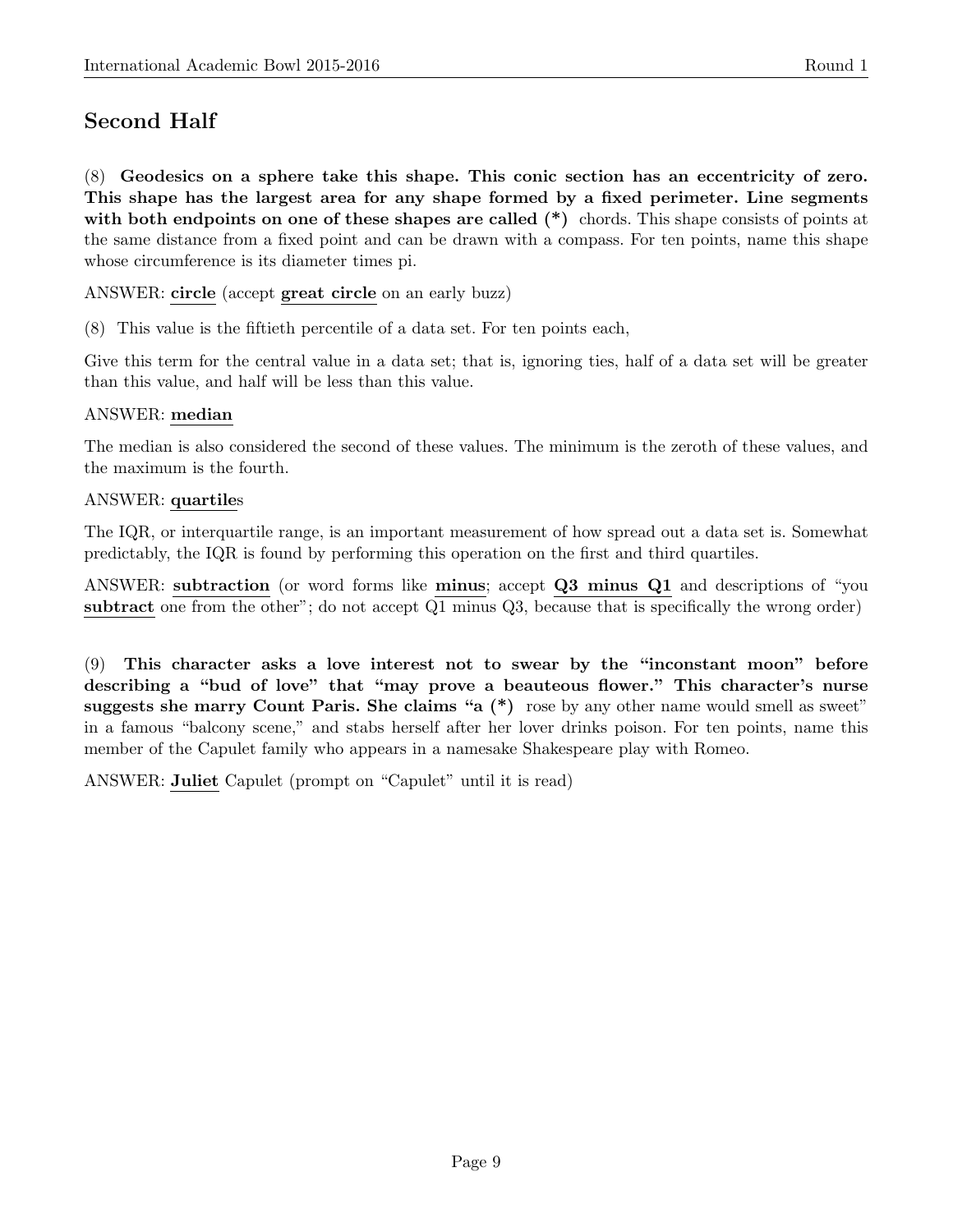(9) In one story by these authors, two step-sisters cut off parts of their feet in an attempt to fit into a glass slipper. For ten points each,

Name these German brothers whose stories, like "Rumpelstiltskin" and "Cinderella," are a lot darker than their Disney counterparts.

ANSWER: The Brothers Grimm (or Grimm brothers; die Gebrüder Grimm; accept Wilhelm and Jacob Ludwig Grimm)

In another story by the Brothers Grimm, this character pretends to be confused when a witch asks her to lean over in front an oven. This character then shoves the witch into the oven and frees her brother Hansel.

# ANSWER: Gretel

In another story by the Brothers Grimm, a donkey, a cat, a dog, and a rooster decide move to the town of Bremen to take up this profession, but they take up residence in a robbers' cottage instead.

#### ANSWER: town musicians (accept The Bremen Town Musicians)

(10) With nitrogen, this element's liquid form is used to cool superconducting magnets. Jules Janssen first detected the yellow spectral line of this element during the 1868 solar eclipse because it participates in nuclear fusion in the sun. This element's nucleus is identical to the (\*) alpha particle released during nuclear fission. This monatomic inert gas is used in lighter-than-air balloons. For ten points, name this noble gas with atomic symbol He.

#### ANSWER: Helium (or He before mentioned)

(10) Answer the following about the Hertzsprung-Russell diagram for ten points each.

The H-R diagram shows the relationship between the luminosity and temperature of these celestial bodies, like our Sun.

#### ANSWER: stars

Most stars, including our Sun, lie in this diagonal band on the H-R diagram. The white dwarves lie well below this band.

#### ANSWER: main sequence

This general type of large, unusually bright star is found at the top of the diagram above the main sequence.

ANSWER: giant stars (accept descriptors like hypergiant or supergiant, but do not accept color descriptions like red giant or brown giant)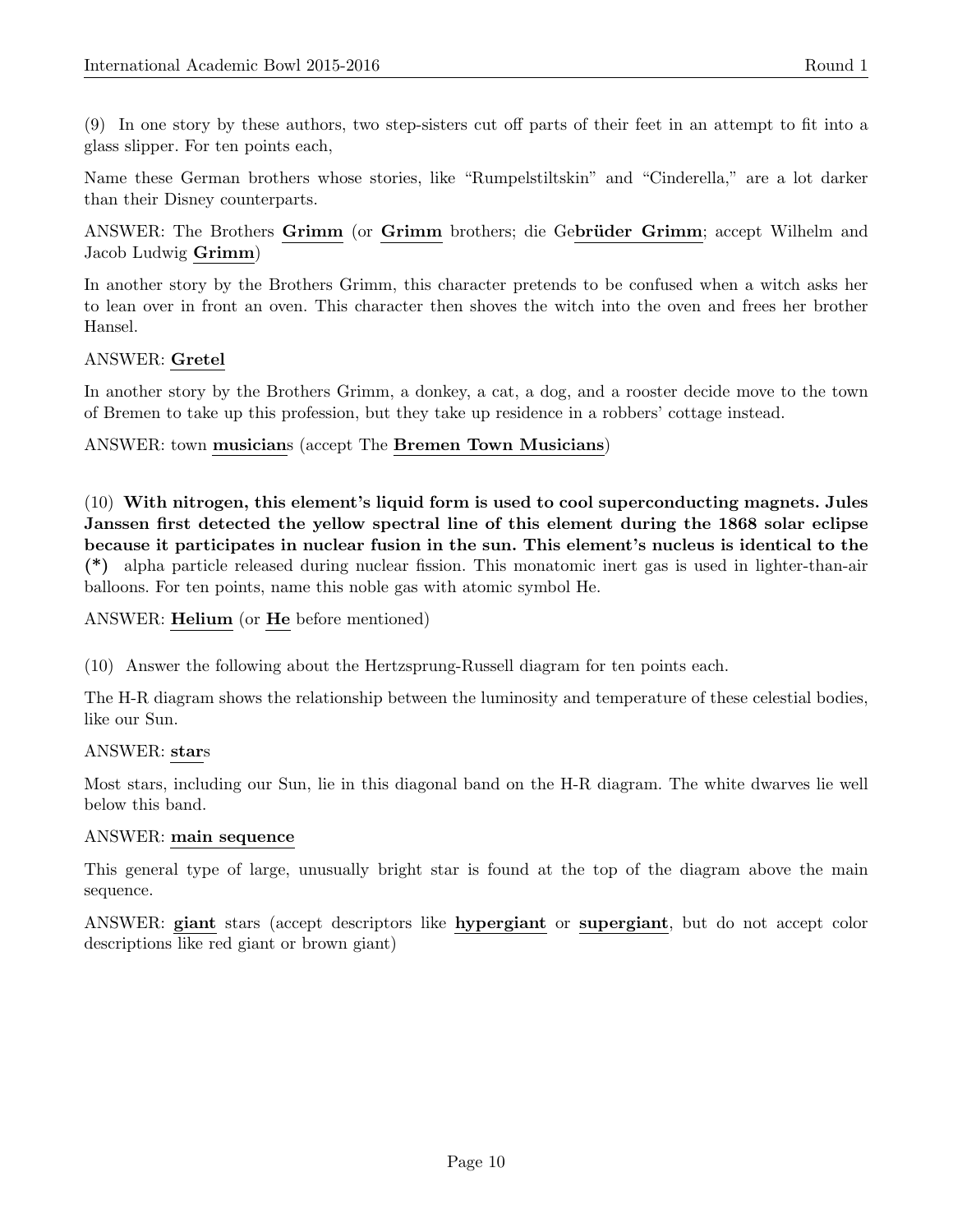(11) In this TV show, Anthea is the assistant to a character played by this show's co-creator, Mark Gatiss. "The Sign of Three" is a 2014 episode of this show in which Amanda **Abbington, the real-life partner of**  $(*)$  Martin Freeman, plays sharpshooter Mary Morstan as she marries Dr. John Watson. For ten points, name this BBC show about a brilliant detective played by Benedict Cumberbatch and originally created by Sir Arthur Conan Doyle.

#### ANSWER: Sherlock

(11) It's May, so what better time to ask about non-traditional holiday songs? For ten points each,

Bobby Helms sings the most popular version of this song, that notes "What a bright time, it's the right time to rock the night away."

#### ANSWER: Jingle Bell Rock

This 1994 Mariah Carey single has become one of the most played holiday songs. In it, the singer doesn't care about presents or hanging her stocking on the fireplace.

#### ANSWER: All I Want For Christmas Is You

Another 1994 addition to the Christmas canon is "The Chanukah Song," first performed on an episode of Saturday Night Live by this star of Happy Gilmore, The Wedding Singer, and Pixels.

#### ANSWER: Adam Sandler

(12) This agreement was brokered and its text was organized by Stephen Langton. The Battle of Bouvines helped convince one side to sign this document. Innocent III broke this agreement, though few of its signatories had actually held to its terms in the leadup to the First (\*) Barons' War. This document was intended to provide the barons with a series of freedoms from illegal treatment. For ten points, name this 1215 document signed at Runnymede in England by King John.

ANSWER: Magna Carta Libertatum (or the Great Charter)

(12) Answer some questions about a sneaky patriot for ten points each.

This man legendarily said "I regret I only have but one life to give for my country" before being hanged by the British in 1776.

# ANSWER: Nathan Hale

Nathan Hale was hanged for acting in this capacity, which involved observing British troop movements.

ANSWER: spying for the United States (accept equivalents like espionage)

Nathan Hale was hanged in this city, which had recently been taken by the British in the Battle of Long Island.

ANSWER: New York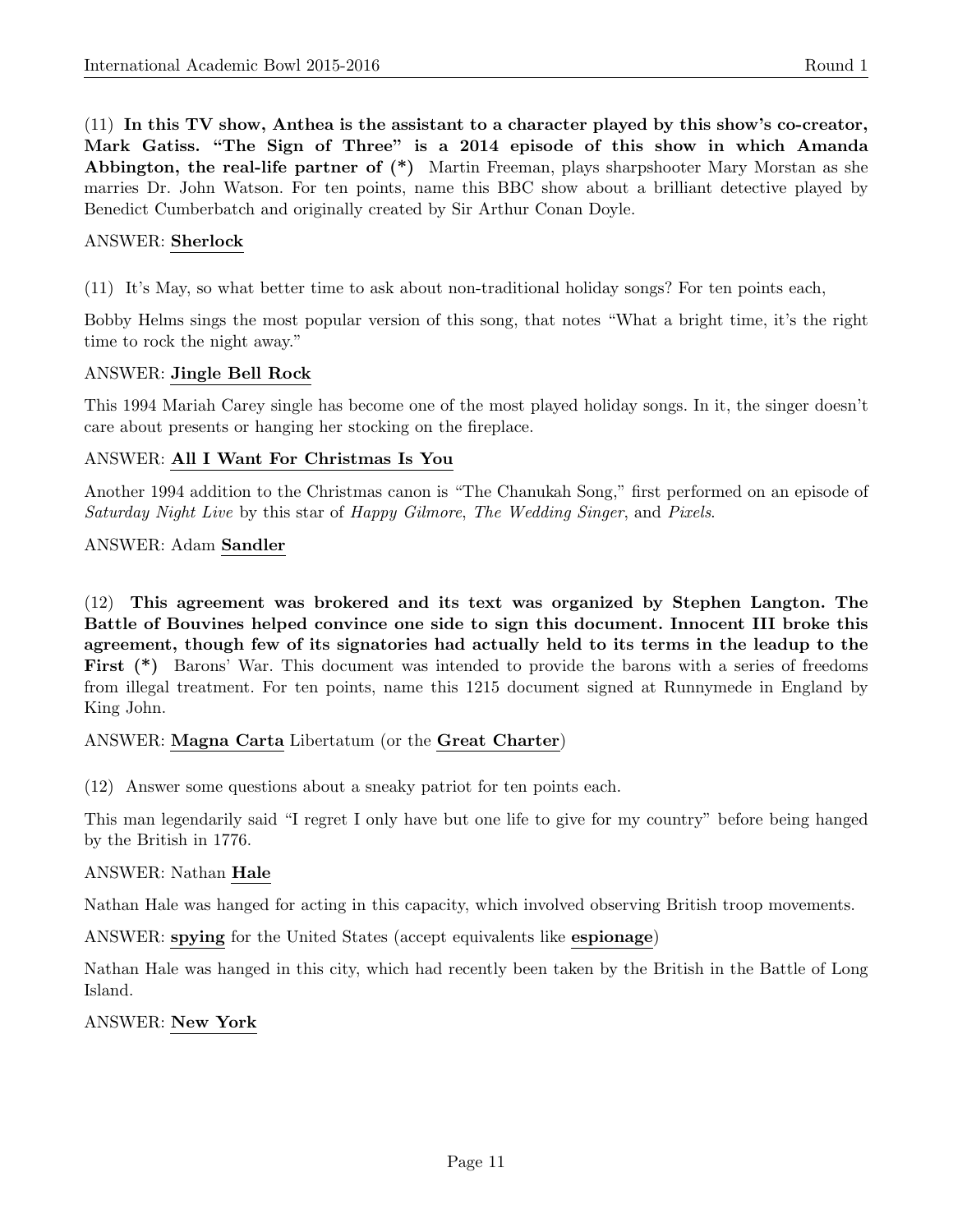(13) In one debate, this man asks Euthyphro [youth-ih-fro] to define "piety;" that definition is of interest to this man, as he was criminally charged with impiety. In another work, this man's friend (\*) Crito [cree-toh] offers to buy this man's way out of jail, an offer that this man refuses, guaranteeing his impending death by hemlock. For ten points, name this ancient Greek philosopher whose dialogues with his students and enemies were recorded in works like *The Apology* by his follower, Plato.

#### ANSWER: Socrates

(13) Broadly speaking, the current third wave of this movement focuses on the nature of stereotypes and norms, the second wave focused on combating inequality, and the first wave focused on suffrage. For ten points each,

Name this social movement that advocates for the equality of the sexes.

#### ANSWER: feminism

This author of *The Feminine Mystique* was a leading voice for second-wave feminism.

#### ANSWER: Betty Friedan

Friedan co-founded this feminist organization, which advocated for the Equal Rights Amendment. Its acronym indicates the urgency of her movement.

#### ANSWER: National Organization for Women (or NOW)

(14) Newton's rings are created by one of these objects placed on a flat surface. Flaws in these objects can create chromatic aberration. A formula named for a thin one of these objects can be used to compute their focal lengths. (\*) Concave examples of these objects produce virtual results, while convex ones produce real images. For ten points, name these curved objects that use refraction to focus light and images, as used in microscopes and eyeglasses.

#### ANSWER: lens

(14) William Harvey's revolutionary experiments quantified the amount of this substance that is pumped through the arteries and veins. For ten points each,

Name this fluid that transports oxygen and nutrients throughout the body.

#### ANSWER: blood

When blood vessels are injured, the blood coagulates into a gel and forms this structure, also called a thrombus. These structures are harder to build and maintain in patients with hemophilia.

ANSWER: clots (accept word forms like blood clotting)

These smallest blood vessels serve as connections between veins and arteries.

# ANSWER: capillaries